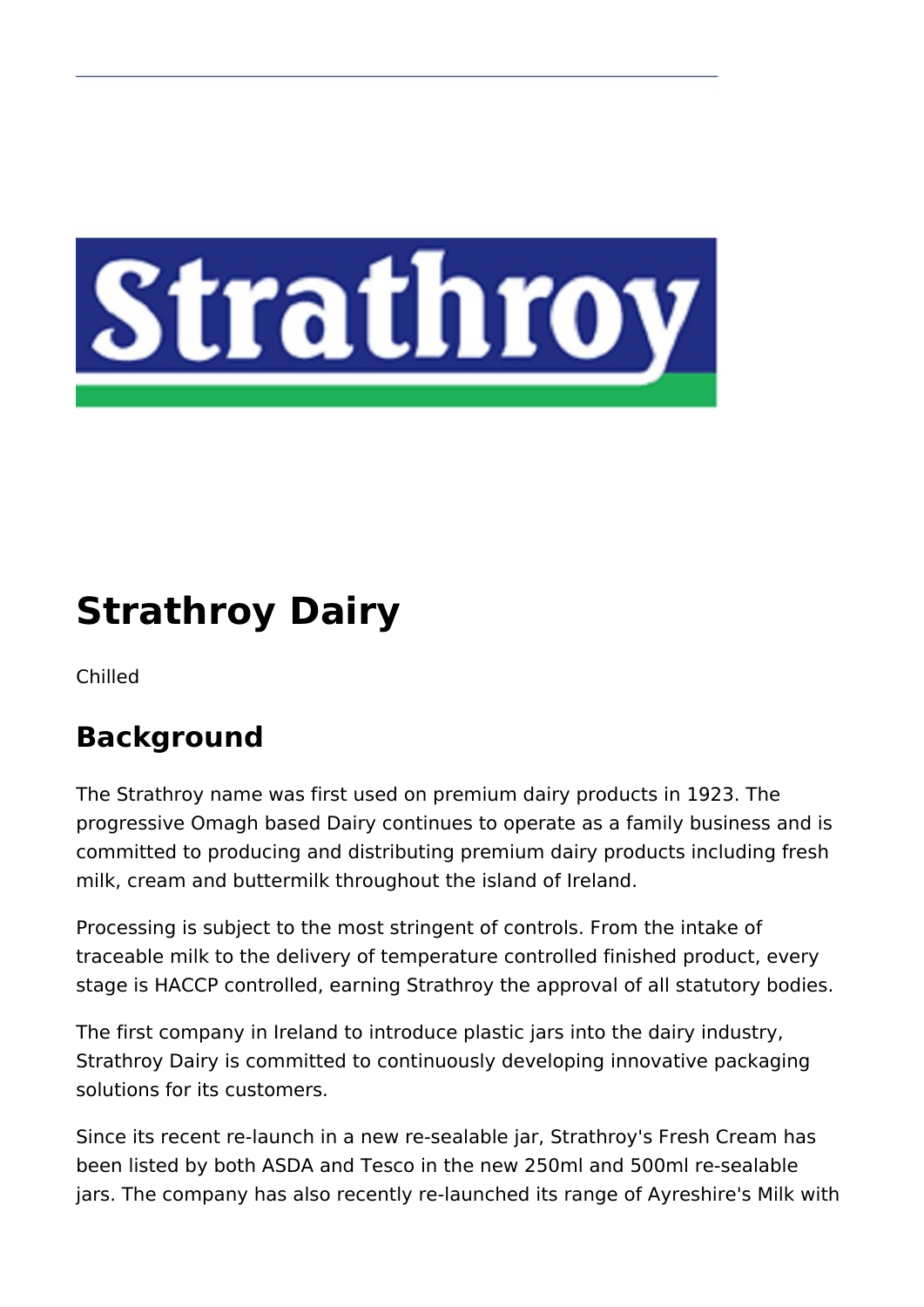a new black label, highlighting the Premium nature of the product. Ayreshires Milk was previously sold under the Erganagh brand. Premium Ayreshires Milk is generally regarded as the ideal drinking milk, due to its higher quality and smoother texture.

#### **Product Range**

Fresh Milk (whole, semi, skim) Organic Milk Premium Ayrshires Milk 1% Milk, Goat's Milk Cream (whipping, single, double) Buttermilk Packaging: diverse range of paper and plastic packs from 250ml to 5 gallon boxes and for the manufacturer, bulk deliveries in 22,000 litre stainless steel containers.

## **Customers**

Asda Tesco

## **Accreditations**

• BRC Accreditation

#### **Contact this supplier**

#### **Patrick Cunningham, Managing Director**

Shergrim Omagh County Tyrone BT79 7JD Northern Ireland